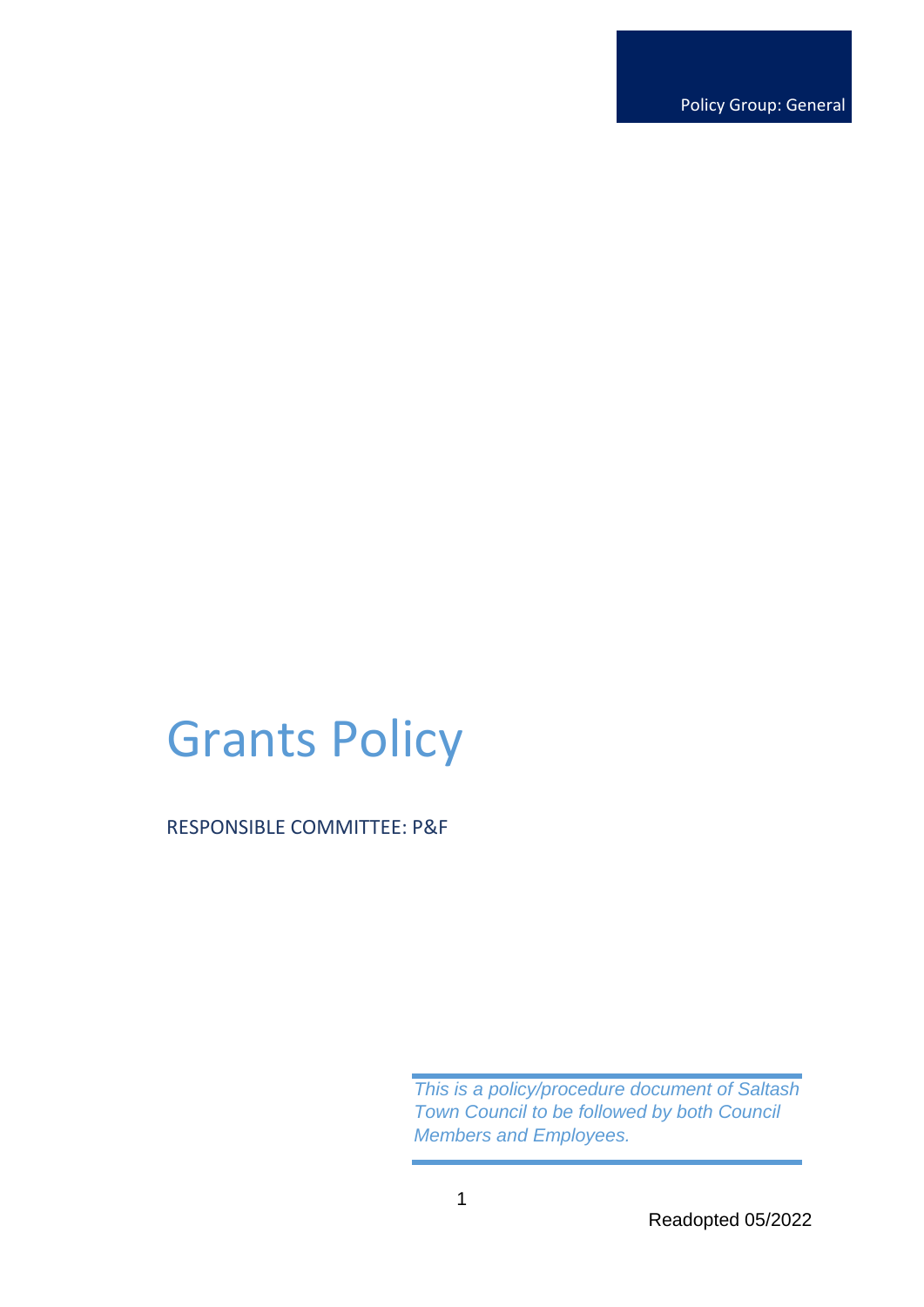| <b>Current Document Status</b>       |                       |                    |               |
|--------------------------------------|-----------------------|--------------------|---------------|
| <b>Version</b>                       | 1/2022                | <b>Approved by</b> | <b>ATM</b>    |
| <b>Date</b>                          | May 2019              | <b>Date</b>        | 05.05.2022    |
| <b>Responsible</b><br><b>Officer</b> | <b>AJT</b>            | Minute no.         | 54/22/23b(ix) |
| <b>Next review date</b>              | Annual or as required |                    |               |

| <b>Version History</b> |                |                      |                                                            |
|------------------------|----------------|----------------------|------------------------------------------------------------|
| <b>Date</b>            | <b>Version</b> | <b>Author/Editor</b> | <b>Notes</b>                                               |
| January<br>2019        | 1(final)       | AJT                  | New policy - review one year<br>Approved FTC 497/18/19d(i) |
| <b>April 2021</b>      |                | <b>AJT</b>           | Review for reapproval – new council                        |
| <b>May 2022</b>        | 1/2022         | <b>AJT</b>           | <b>Review for reapproval</b>                               |

| <b>Document Retention Period</b> |  |
|----------------------------------|--|
| Until superseded                 |  |

Readopted 05/2022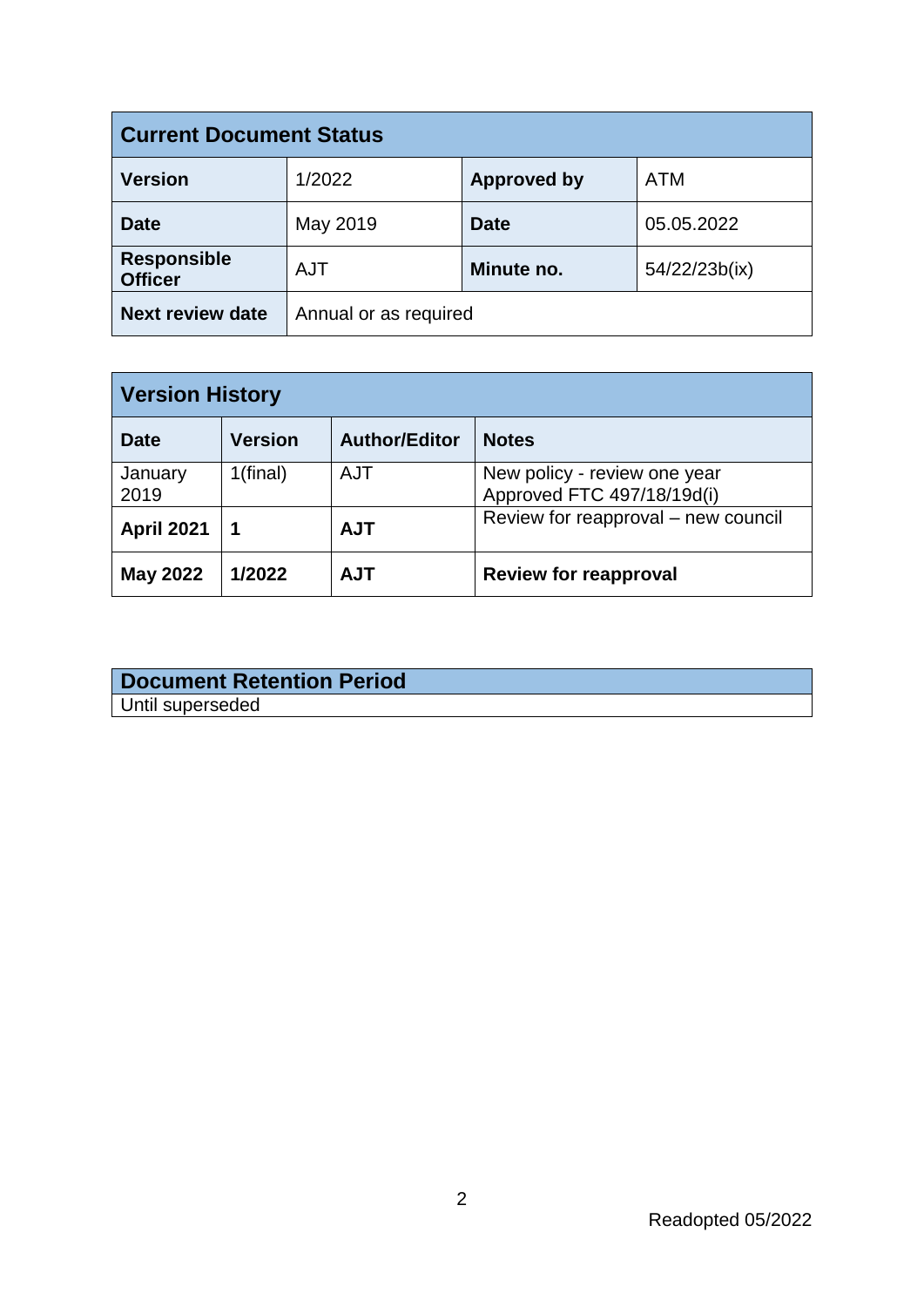# Contents

| 2.             |  |
|----------------|--|
| 3 <sub>1</sub> |  |
| 4.             |  |
| 5 <sub>1</sub> |  |
| 6.             |  |
| 7 <sub>1</sub> |  |
| 8.             |  |
| 9.             |  |
| 10.            |  |
|                |  |
| 12.            |  |
|                |  |
|                |  |
|                |  |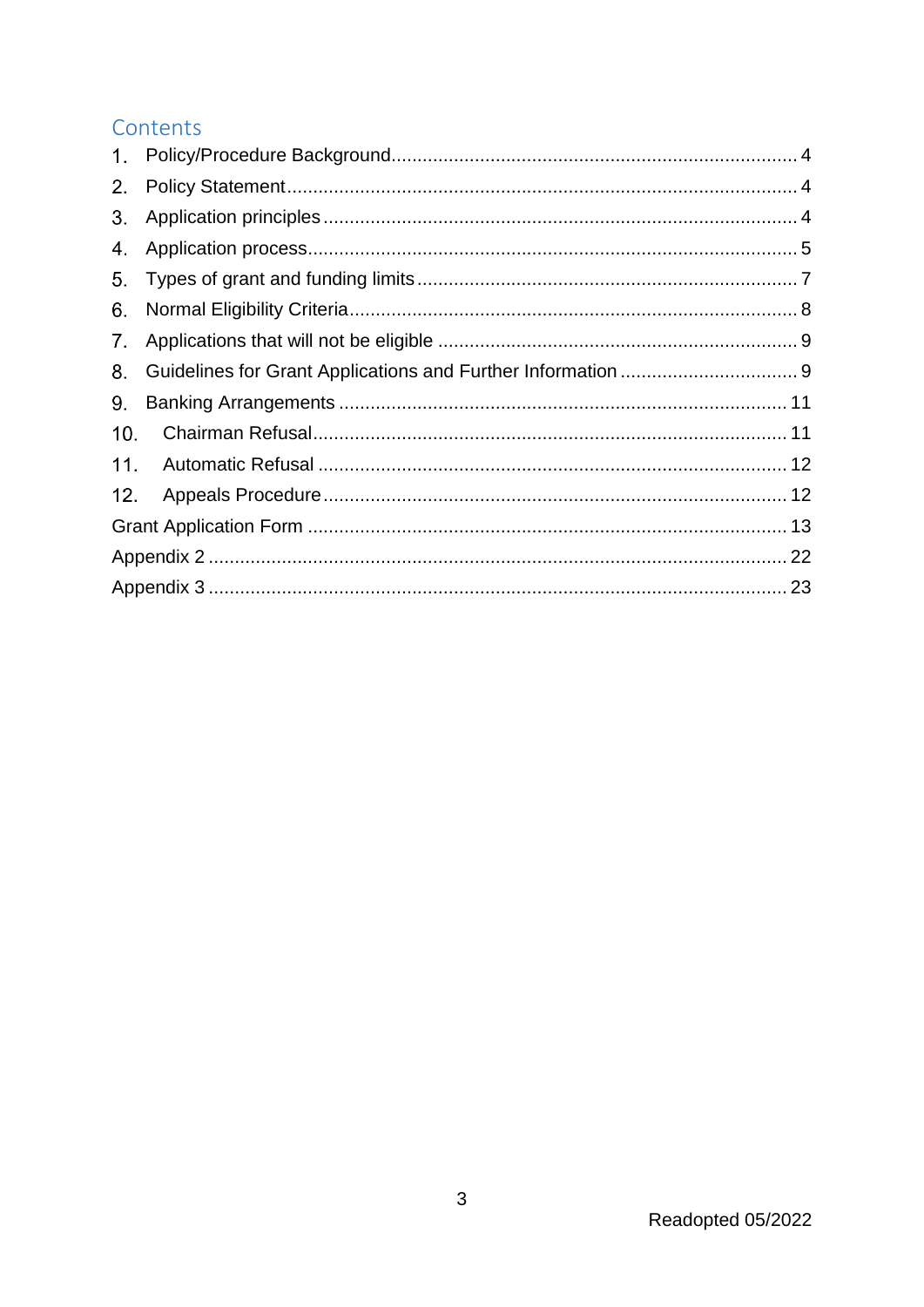# **Saltash Town Council Grants Policy**

#### <span id="page-3-0"></span> $1<sub>1</sub>$ **Policy/Procedure Background**

This document sets out a clear and structured procedure for grant applications being submitted to Saltash Town Council.

This procedure is prepared in accordance with the Town Council's policy on grants in paragraph 2.

Saltash Town Council is committed to support a range of causes each year within a limited budget. It is therefore imperative that the Town Council has in place an established method of scrutinising grant applications to ensure it uses its budget to the best possible effect.

*Applications will be considered providing sufficient funds remain in the budget.*

#### <span id="page-3-1"></span> $2<sup>1</sup>$ **Policy Statement**

A grant or subsidy is any payment made by Saltash Town Council to be used by an organisation in the furtherance of the well-being of the community, either generally, or for a specific purpose and which is not directly controlled or administered by Saltash Town Council. The purpose of any grant or subsidy given by Saltash Town Council is to support initiatives in the local community and to help create opportunities for the residents of Saltash that are not, as a matter of course, funded by Saltash Town Council or Cornwall Council.

#### <span id="page-3-2"></span> $3<sub>l</sub>$ **Application principles**

- 1. Applications must be fully completed and assessed against a set of criteria laid down by members of Saltash Town Council.
- 2. If an application is refused by the Committee, then an appeal procedure can be implemented under certain circumstances and within a set deadline.
- 3. If an application is:
	- a. not called in by a relevant number of Town Councillors;
	- b. is refused on appeal;
	- c. is not appealed within the deadline set or
	- d. has been turned down by members at a previous Committee meeting;

then a new request/re-application or a request of a similar nature will automatically be turned down for a period of not less than 12 months' time from the date the previous application was turned down without the ability to appeal.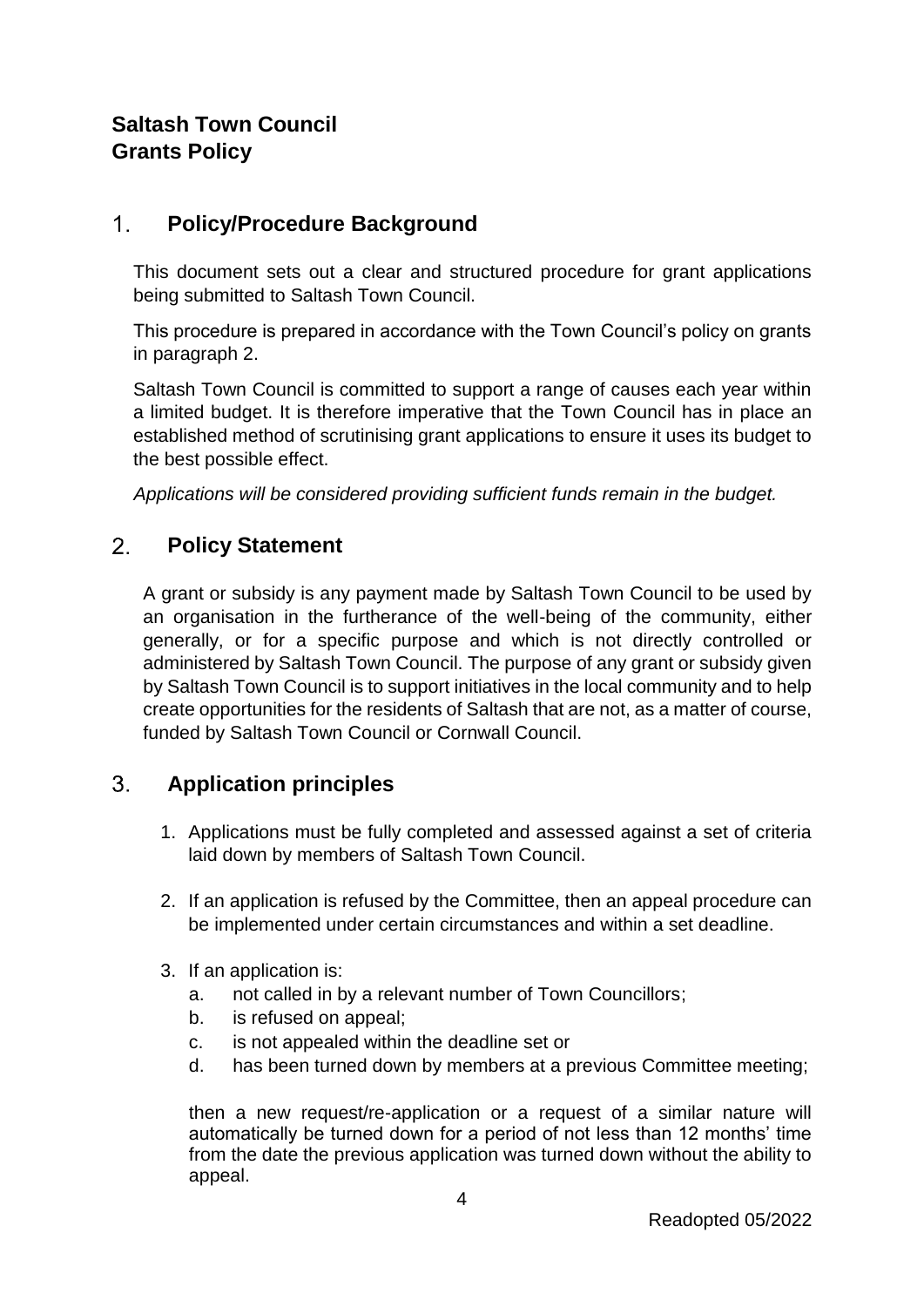#### <span id="page-4-0"></span>**Application process**4.

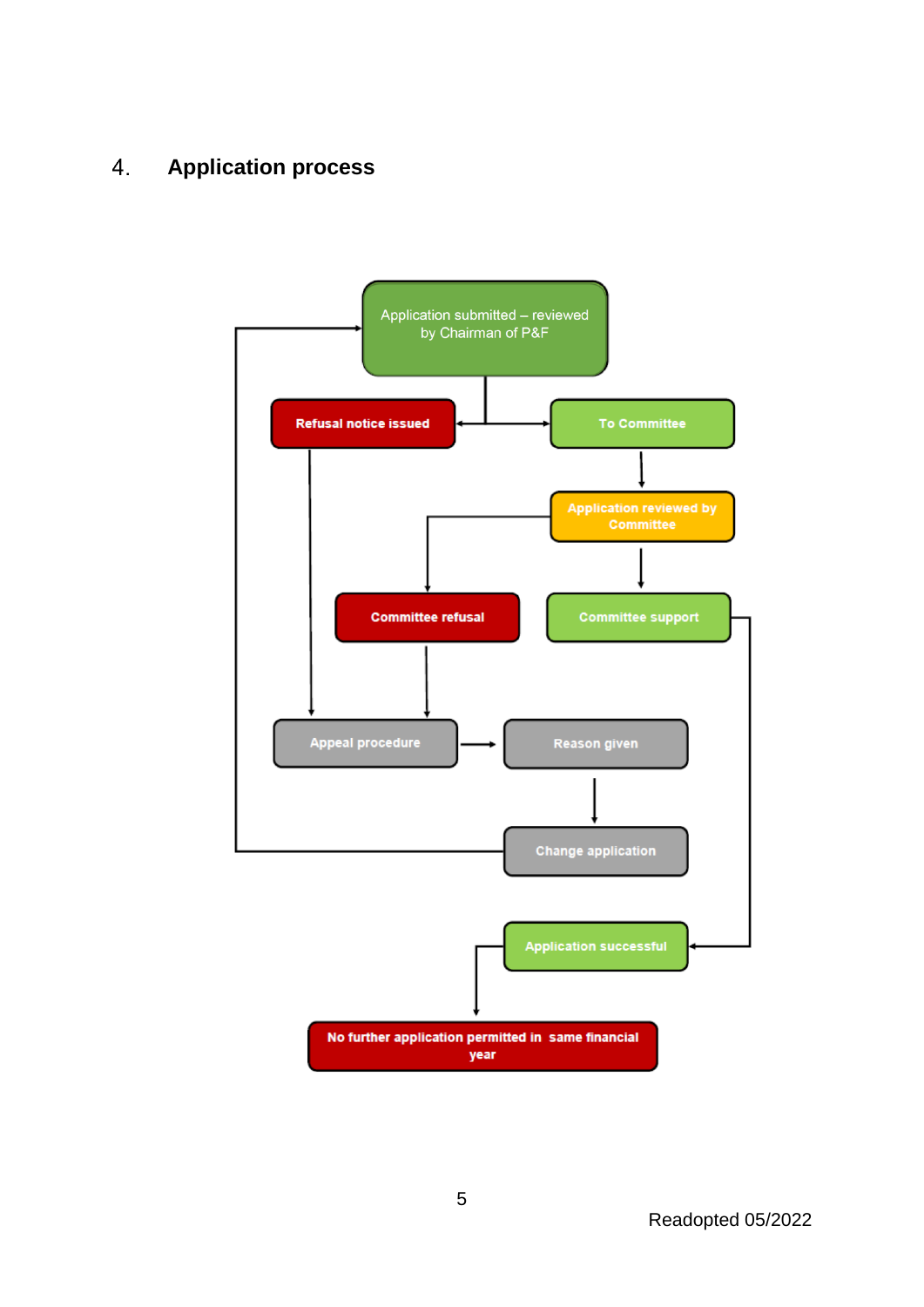### **Application Submitted**

Applications should be made using the Grant application form (Appendix 1). Applicants should ensure that all relevant documents are included or there may be a delay to the application being considered. It is the responsibility of the applicant to ensure that the application is submitted at least 20 working days before the meeting of the Policy and Finance Committee. Successful applicants will be expected to clearly acknowledge the support of the Town Council on publicity material and sufficient time to undertake this should be factored in when submitting the application.

### **Application reviewed by Chairman of Policy and Finance Committee<sup>1</sup>**

The application will be reviewed by the Chairman of Policy and Finance Committee against the eligibility criteria (listed in this document) and will either notify the applicant of refusal with details of the appeal procedure or submit it to the next available meeting of the Policy and Finance Committee.

### **Chairman of Policy and Finance Committee Refusal**

When an application is refused by the Chairman of Policy and Finance Committee the applicant will be notified immediately and given 30 days to appeal. Members of the Policy and Finance Committee will also be notified who may choose to call in the application themselves.

### **Appeal procedure**

Following notification of refusal, applicants have 30 days to appeal in writing. Within this period a member of the Policy and Finance Committee may request that the application is called in.

### **No appeal or appeal refused**

Appeals will be considered by the Chairman of the Policy and Finance Committee. Where no appeal is received this will be noted on the application form.

### **Successful appeal or call in**

Where an appeal is successful, or a member of the committee has called the application in, it will be submitted to the next available meeting of the Policy and Finance Committee.

### **Restrictions on re-applications**

1

Applications that have been refused by the Chairman of the Policy and Finance Committee, the Policy and Finance Committee or that have not been appealed after 30 days will be closed. Applicants may not apply for a grant for the same or similar scheme until 12 months from the date of closure.

<sup>1</sup> If the Chairman is unavailable, the Vice Chairman will undertake all roles outlined in this document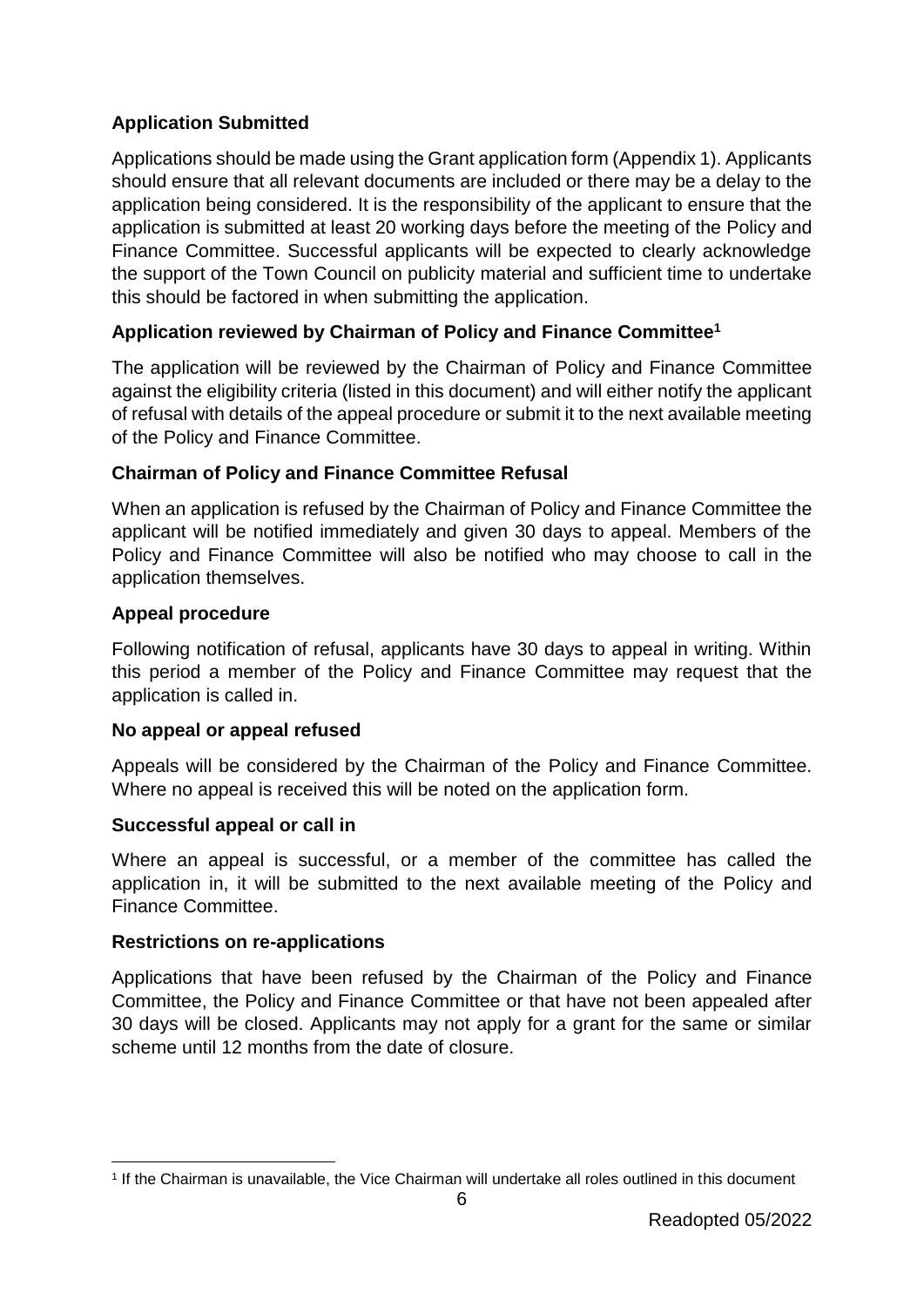### **Chairman of the Policy and Finance Committee Support**

Where the Committee Chairman considers the application is valid and meets required criteria the application will be placed on the agenda for the next Policy and Finance meeting.

#### **Application submitted to committee**

The Policy and Finance Committee will consider applications at the next available meeting. The applicants will be invited to attend the meeting to answer questions and will be given at least five working days' notice. If an applicant is unable to attend the Committee Chairman may defer the application to a future meeting.

#### **Application successful**

Successful applicants will be advised in writing and given two months to apply for funding to be released. Any conditions placed on the funding will have to be met before funds are released. If the applicant wishes to extend this period, the request should be put in writing which will pass this to the Committee Chairman for a decision.

#### **Application refused**

If an application has been heard by the Policy and Finance Committee and been refused, the applicant cannot reapply or submit a further grant request for the same or a similar project for a period of 12 months. Any application received will be automatically rejected without appeal or the option for a member to call in the application.

#### <span id="page-6-0"></span> $5<sub>1</sub>$ **Types of grant and funding limits**

Saltash Town Council has two separate funds available to the local community. To enable as many organisations as possible to benefit from the grants, there will only be one grant per organisation permitted in any financial year.

The Community Chest supports small scale community projects intended to improve the town environment to strengthen the community fabric or the common economy of the town.

The Festivals Fund supports larger events that are free, 6 to 7-hour long events likely to attract several thousand people. Other festivals may be considered

Both funds have a cap on the amount which can be awarded:

The Community Chest grant will not exceed £1000.

The Festivals Fund grant will not exceed £1500 per day up to a maximum of two days per event.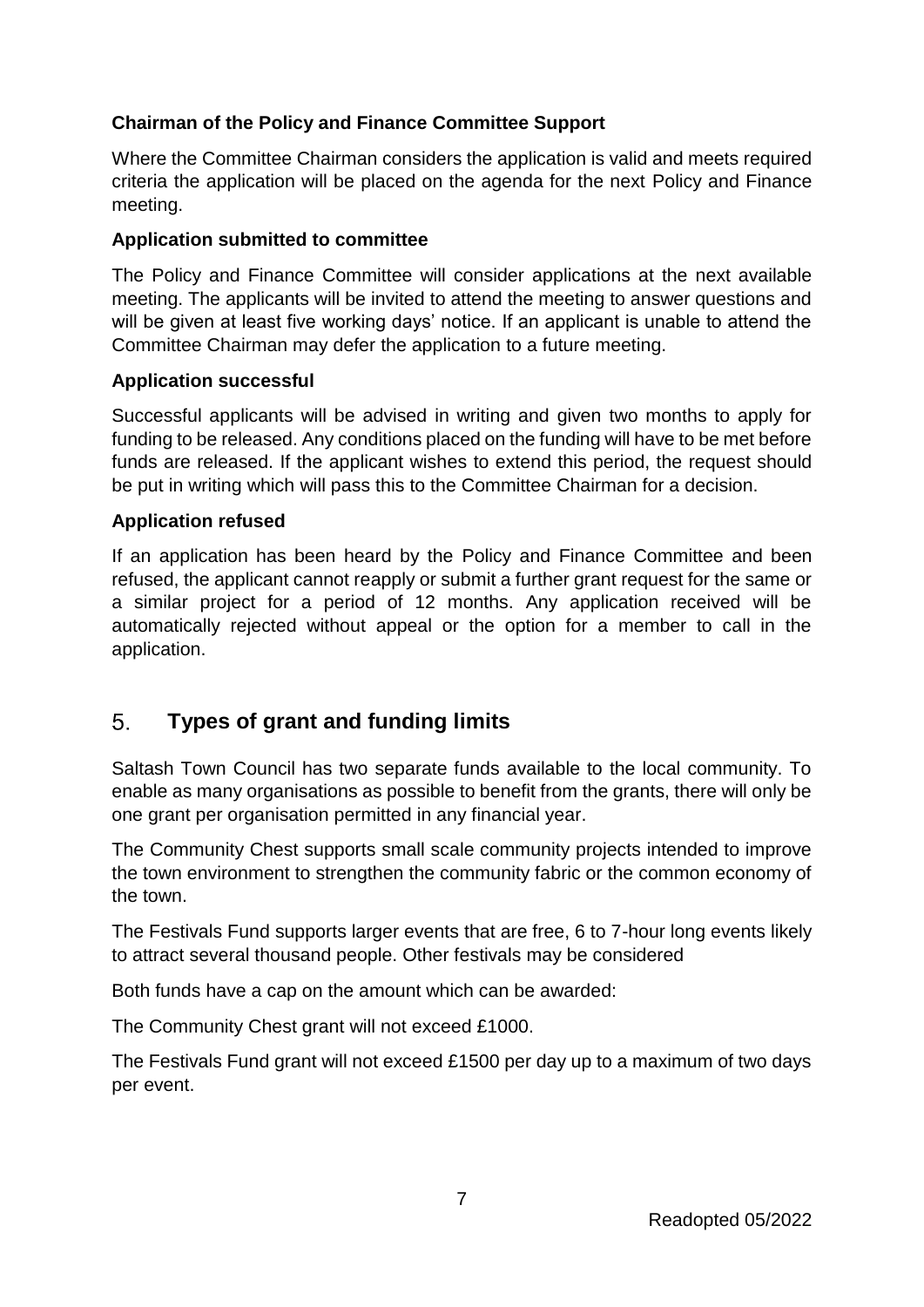#### <span id="page-7-0"></span> $6<sub>1</sub>$ **Normal Eligibility Criteria**

This section outlines the normal criteria organisations have to fulfil for grants.

#### **a. Mandatory requirements**

All of the following requirements must normally be met by applicants. Where they are not met a clear reason should be given in writing with the application.

- i. Copies of the most recent bank statements must be provided.
- ii. Public Liability Insurance Certificates are required for any events or projects.
- iii. If staff will be involved Employee Liability Insurance Certificates are required.
- iv. Buildings Insurance will be required if an application relates to funding towards this purpose.
- v. Full contact details for the applicant as well as any registered address for the organisation should be supplied.
- vi. A copy of the constitution for the organisation should be included.
- vii. Applicants may be required to attend a meeting to answer questions on the application or make a presentation.
- viii. Match funding is extremely important and the applicant needs to demonstrate that this is in the process of being sought or is already committed.
- ix. All successful applications will be required to provide receipts and supporting documents after the event and return to the Town Council any unused grant awarded.

### **b. Key Priority Areas**

Grants may be given for projects that fit into one or more of the following areas:

- i. The promotion of tourism and leisure for both residents and visitors to the area with a community focus.
- ii. Supporting local safety campaigns.
- iii. Benefit health and wellbeing.
- iv. Promote pride in the community.
- v. Highlight important local issues/history/culture to local residents and students.
- vi. Promote a sports -related initiative or event.
- vii. Increases visitors to Saltash and improves the local economy.
- viii. Promotes environmental issues which improve the local area.
- ix. Takes into account locals when organising events.
- x. Takes the environment and waste management into consideration.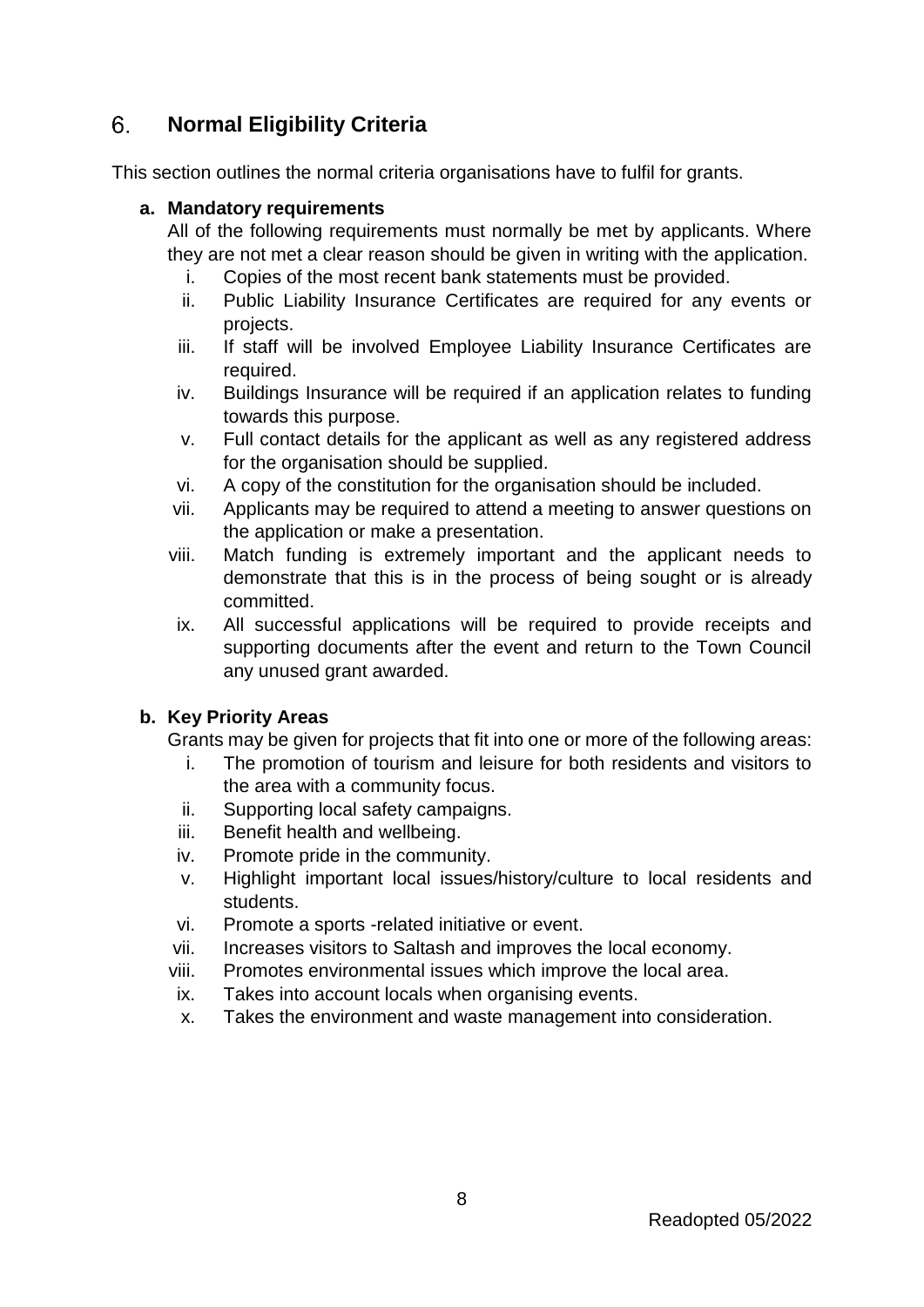#### <span id="page-8-0"></span> $7<sup>1</sup>$ **Applications that will not be eligible**

The Town Council will not consider applications for or from the following except in exceptional circumstances:

- a. Statutory services.
- b. Expeditions or trips.
- c. Replacement for statutory funding.
- d. Bursaries or scholarships.
- e. Projects outside of Saltash.
- f. Individuals.
- g. Hospitality.
- h. National Charities.
- i. Salaries or routine administration costs.
- j. "Upward funders"- local groups who send fundraising to central headquarters for redistribution.
- k. Private organisations operating as a business to generate a profit or surplus.
- l. Projects with party political links.
- m. Organisations intending to support or oppose any particular political party or to discriminate on any grounds.
- n. Projects which discriminate on any grounds.
- o. Projects which do not benefit the Saltash community at large.
- p. "Branches" that could be funded by the main organisation.
- q. Buildings that are uninsured.
- r. A project that competes or conflicts with any service, project or event being supported, organised or funded by the Town Council.
- s. Applications from organisations with substantial and allocated resources will not be considered a priority for funding and will usually be unsuccessful.
- t. Applications will not normally be considered from national organisations or local groups with access to funds from national "umbrella" or "parent" organisations, unless funds are not available from their national bodies, or the funds available are inadequate for a specified project.

#### <span id="page-8-1"></span>8. **Guidelines for Grant Applications and Further Information**

- a. If an organisation (or a subgroup of the same organisation) is successful in obtaining a grant in one financial year, it is unlikely it will receive another grant in the same financial year.
- b. It is a condition of any grant application that the group or project must bring direct benefit to the residents of Saltash. All applications must clearly demonstrate how this will be achieved.
- c. Local suppliers should be used where possible
- d. Application forms are available from the Guildhall or from the Town Council website. Application forms must be submitted along with the latest set of the group's accounts. It is important that all questions on the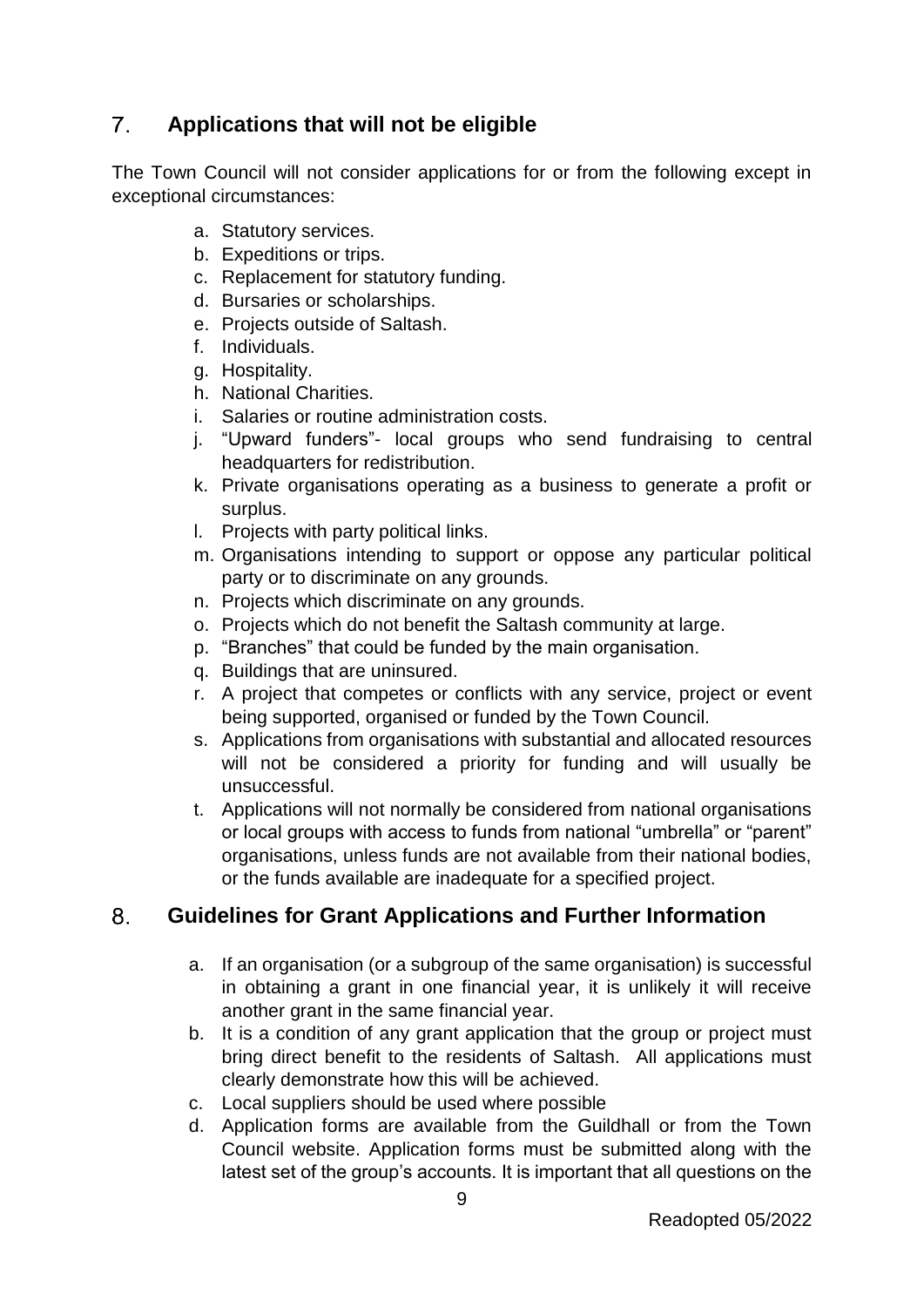application form are fully answered and that any appropriate additional information, which supports an application, is provided at the time of submission.

- e. Applications cannot be made retrospectively. Please allow 26 weeks before funds are required.
- f. The scheme provides start-up funding for new community groups as well as grants for existing organisations. Applications will not be considered for day-to-day running expenses.
- g. Saltash Town Council will only grant aid to churches for parish clocks and possibly for environmental purposes. Church Halls can also be grant aided if they are used by the community.
- h. Schools will only be grant aided for environmental purposes or if, in the opinion of Saltash Town Council, their application is for the benefit of the wider community. The project must also be in addition to statutory services.
- i. Applications from education, health or social service establishments will be considered where the organisation can demonstrate that it is working in partnership with other groups and where there are benefits to the wider community within the parish. The project must also be in addition to statutory services.
- j. Grant applications will be considered against the following criteria:
	- i. meeting the priorities as set out above
	- ii. meeting an identified need
	- iii. viability of the project
	- iv. the majority of those benefiting our residents of the town
- k. Saltash Town Council reserves the right to reclaim the grant in the event of it not being used for the purpose specified on the application form.
- **l. Grants will not be awarded retrospectively.**
- m. A grant must only be used for the purpose for which it was awarded. Written approval must be obtained from the Town Council in advance for a change in use of grant money.
- n. Any underspent portion of the grant must be returned to Saltash Town Council within 12 months of the award.
- o. Where equipment has been purchased using grant funding and is going to be disposed of the Town Council should be given the opportunity to have the items returned to them so that they may be offered to other eligible organisations.
- p. Administration of and accounting for the grant is the responsibility of the recipient.
- q. The Town Council reserves the right to request any further information that it deems necessary to assist the decision-making process. Account will be taken of the amount and frequency of previous awards and of the extent to which funding has been sought or secured from other sources or own fundraising activities.
- r. In the case of the grant awarded for projects for which additional grant funding is to be sought to enable the project to proceed, the funds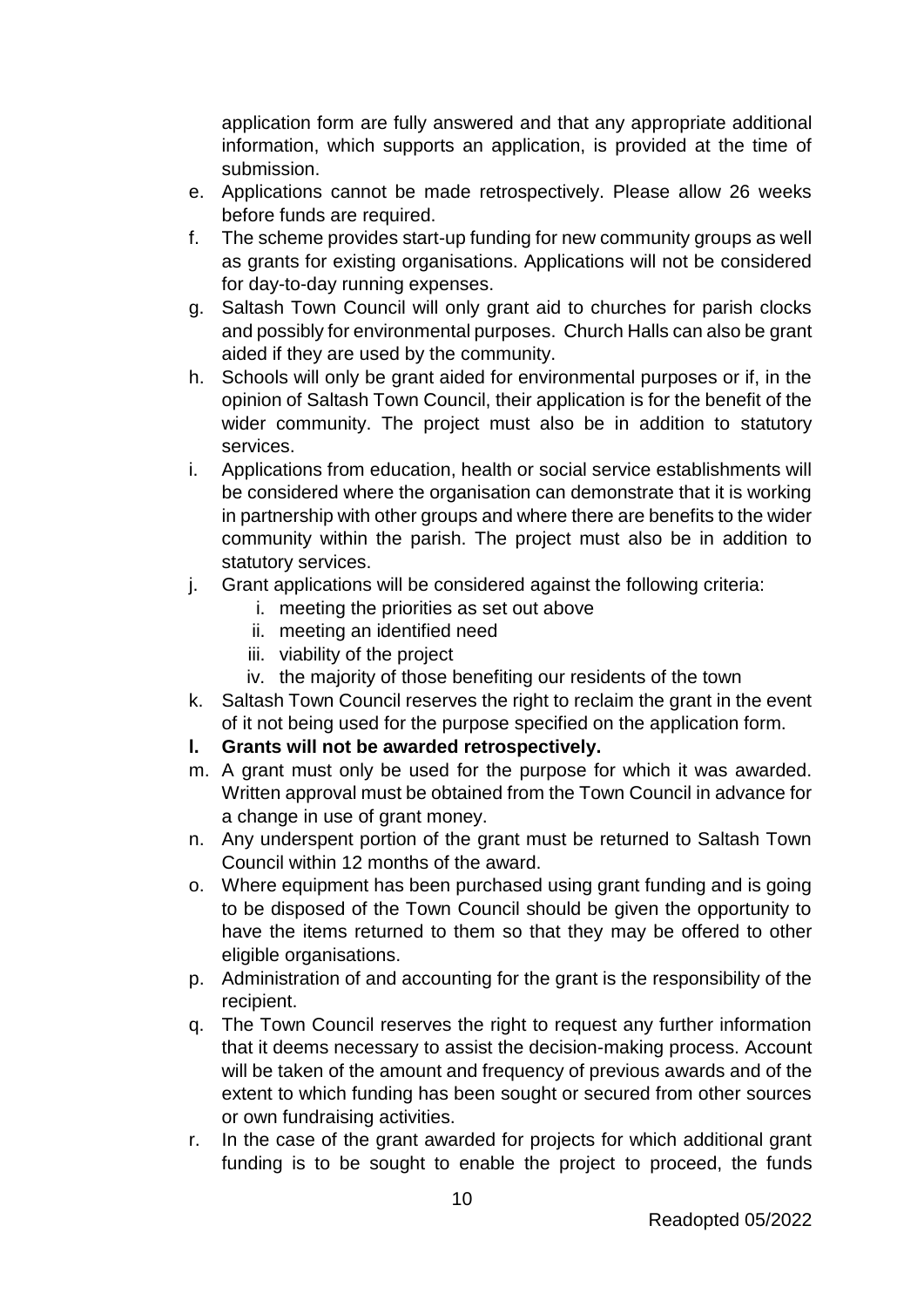approved will only be available to the organisation when all other funding is in place/secured subject to a time limit of 12 months from date of approval. After this 12-month period the applicant should submit in writing a full update, reasons for the delay and a request to extend the period of the grant. Requests will be considered by the Policy and Finance Committee following review by the Chairman.

- s. Organisations seeking funds for buildings must demonstrate a reasonable security of tenure in the relevant property.
- t. The size of any grant awarded is at the discretion of the Policy and Finance Committee.
- u. All awards are made subject to any additional conditions and requirements as deemed appropriate by the Policy and Finance Committee.
- v. The Town Council reserves the right to refuse any application considered inappropriate or not meeting the objectives of the Council.

#### <span id="page-10-0"></span> $9<sub>1</sub>$ **Banking Arrangements**

Organisations should have a bank account in the name of the organisation.

#### <span id="page-10-1"></span> $10<sub>1</sub>$ **Chairman Refusal**

This section provides details of possible reasons for the Chairman of the Policy and Finance Committee refusing an application. It is not an exhaustive list and attempts to provide clarity over some of the topics which are considered:

- a. Application does not meet the eligibility criteria
- b. Application is not complete
- c. Further information requested on an application has not been received in good time and no-communication has been achieved with the applicant
- d. Standard mandatory requirements are not in place/being met
- e. Does not fit in with the Key Priorities of the Town Council
- f. Similar applications have been rejected
- g. Following an established precedent
- h. Such an application would set an unfair or unsustainable precedent for future applications of a similar nature
- i. The project is considered too high risk for public funds to be contributed to it
- j. The business case is considered flawed or unsustainable (if appropriate)
- k. The Town Council does not hold any more funding for grants and there are no suitable reserves that could be utilised
- l. Any other relevant reason(s) which are considered important enough to warrant refusal to safeguard the Town Council and the local public funds.
- m. If an application has been submitted in the last 12 months it will be refused.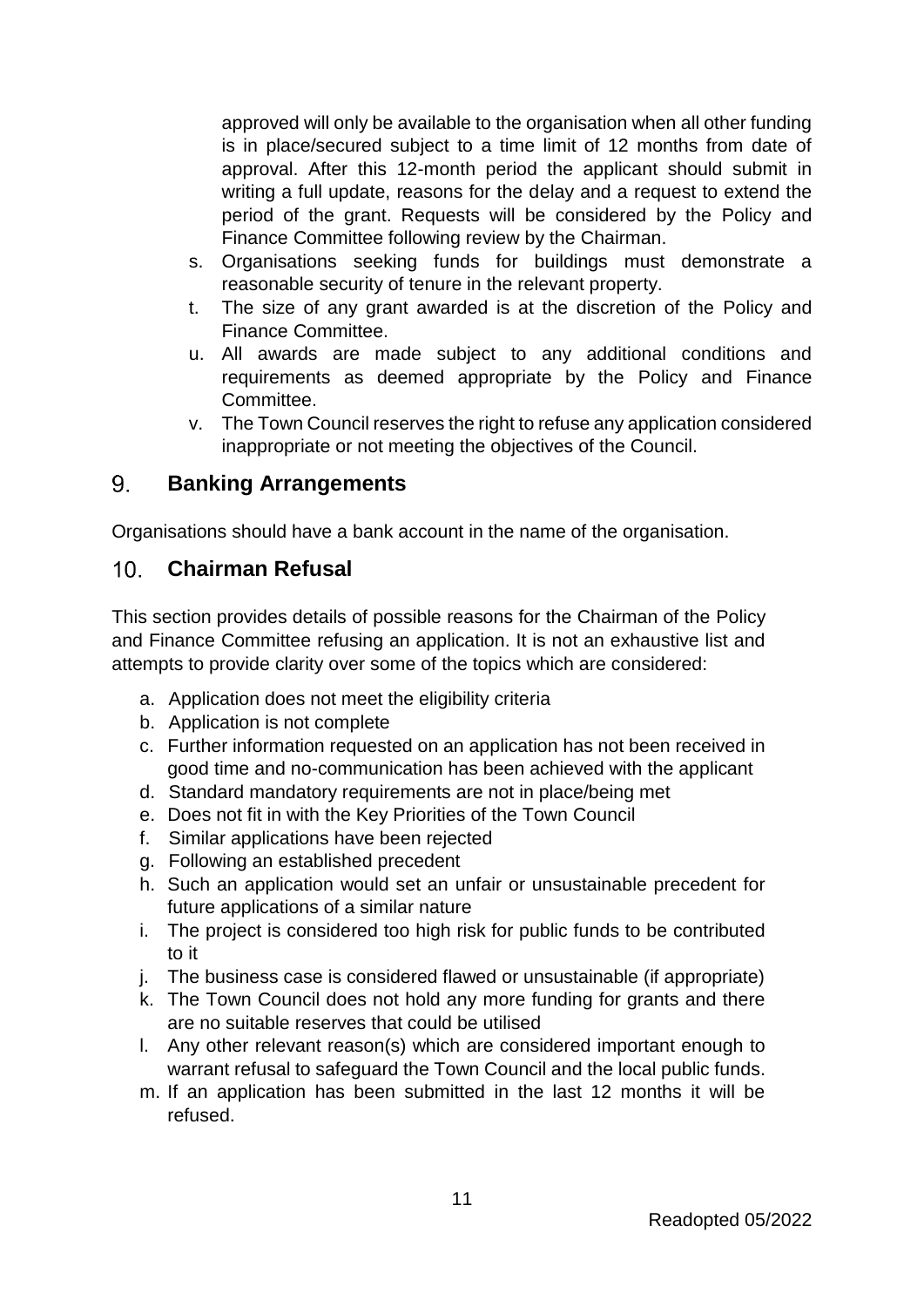# <span id="page-11-0"></span>**Automatic Refusal**

An application will automatically be refused with no appeal rights if it is an application for the same or is similar to a previously refused application.

#### <span id="page-11-1"></span> $12$ **Appeals Procedure**

- a. The Appeals Procedure is only available to applicants at the initial stages of the process whereby an officer has issued an "Officer Refusal Notice". The applicant has 30 days from the date of the "Officer Refusal Notice" to apply for an appeal to the decision, irrespective of when the applicant receives the Notice (which may be via email or in the post).
- b. To appeal, the applicant needs to do any of the following:
	- i. answer and justify any observations made to the satisfaction of the officer
	- ii. provide information which is required by the officer
	- iii. put forward a strong case for an officer to re-view the decision taken
	- iv. give further clarification on how the application meets the normal qualifying criteria
- c. An officer will take any appeal requests deemed valid to the committee Chairman/Vice Chairman to obtain approval to progress the application to committee or to refuse the appeal.
- d. Applicants, who are appealing under 11b, must make sure they correctly justify why their project does meet the normal criteria and does not conflict with any of the Town Council's strategies.

Appendix 1: Grant Application Form

Appendix 2: Definition of a Voluntary Community Organisation

Appendix 3: Application scoring matrix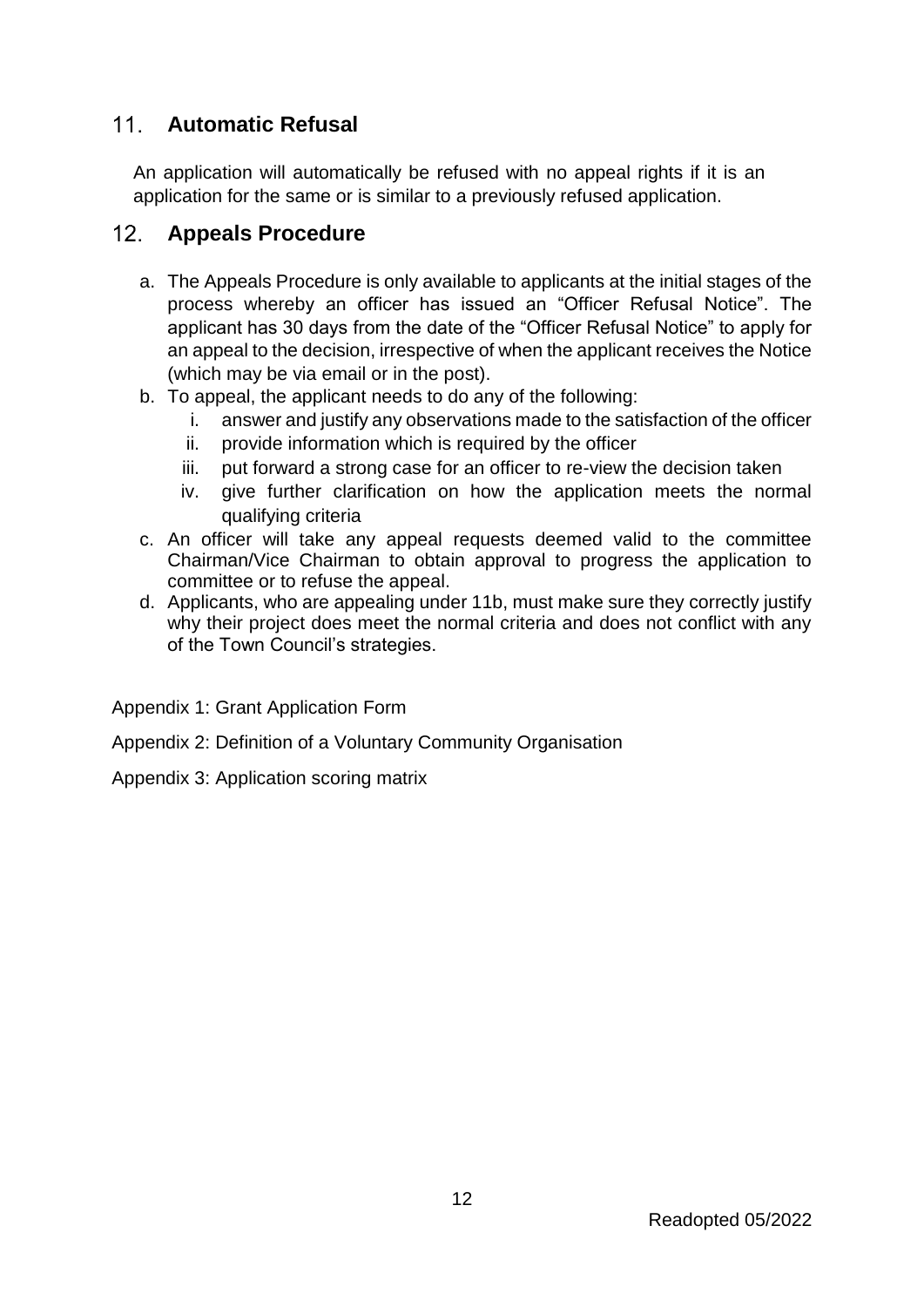

# **Grant Application Form**

(Tick one box)

<span id="page-12-0"></span>**APPLYING FOR: Community Chest Grant** 

**Festival Fund Grant**

### **DATE APPLICATION SUBMITTED:**

| <b>Contact Name:</b>                                       |                                          |
|------------------------------------------------------------|------------------------------------------|
| <b>Position:</b>                                           |                                          |
| Organisation:                                              |                                          |
| <b>Contact Address:</b>                                    |                                          |
| <b>Telephone Number:</b>                                   |                                          |
| E-mail:                                                    |                                          |
| <b>Status of Organization:</b>                             |                                          |
| <b>Charity/Company number</b><br>(if applicable)           | <b>Charity No:</b><br><b>Company No:</b> |
| What geographical area<br>does your organization<br>cover? |                                          |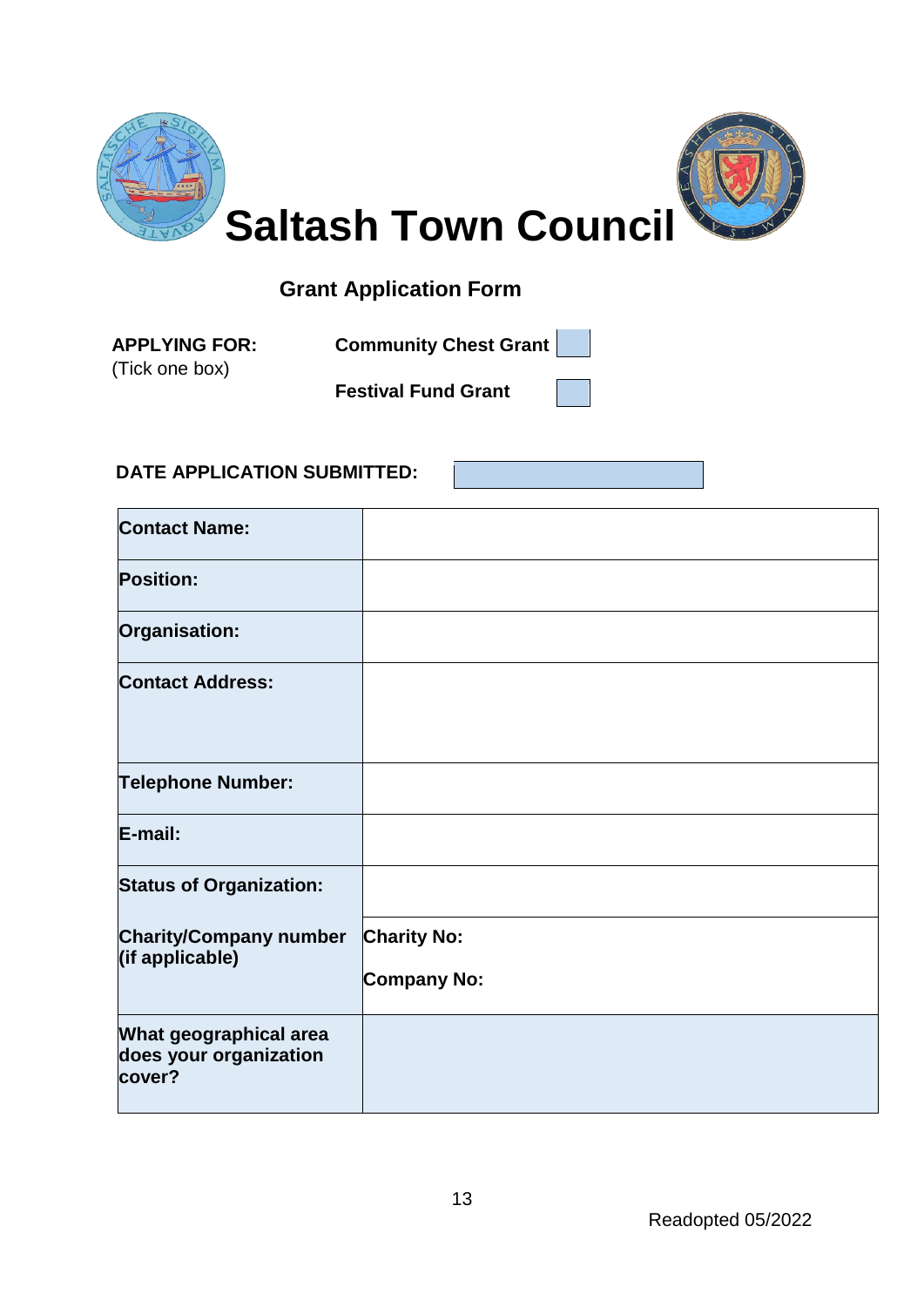| How long has your<br>organization been in<br>existence? |  |
|---------------------------------------------------------|--|
|                                                         |  |

**Please note that it may be asked to attend a meeting of the Policy and Finance Committee to answer questions on your application.**

# **1. Organisation Background**

|                                                                                       | <b>Date</b><br><b>Applied</b> | <b>Project</b> | <b>Amount</b><br><b>Applied for</b> | Successful<br>Y/N |
|---------------------------------------------------------------------------------------|-------------------------------|----------------|-------------------------------------|-------------------|
|                                                                                       |                               |                |                                     |                   |
| Have you applied for a grant<br>from Saltash Town Council<br>within the last 5 Years? |                               |                |                                     |                   |
| (Please list $-$ continue on a<br>separate sheet if necessary)                        |                               |                |                                     |                   |
|                                                                                       |                               |                |                                     |                   |
|                                                                                       |                               |                |                                     |                   |
| Please list the aims and<br>objectives of your<br>organization                        |                               |                |                                     |                   |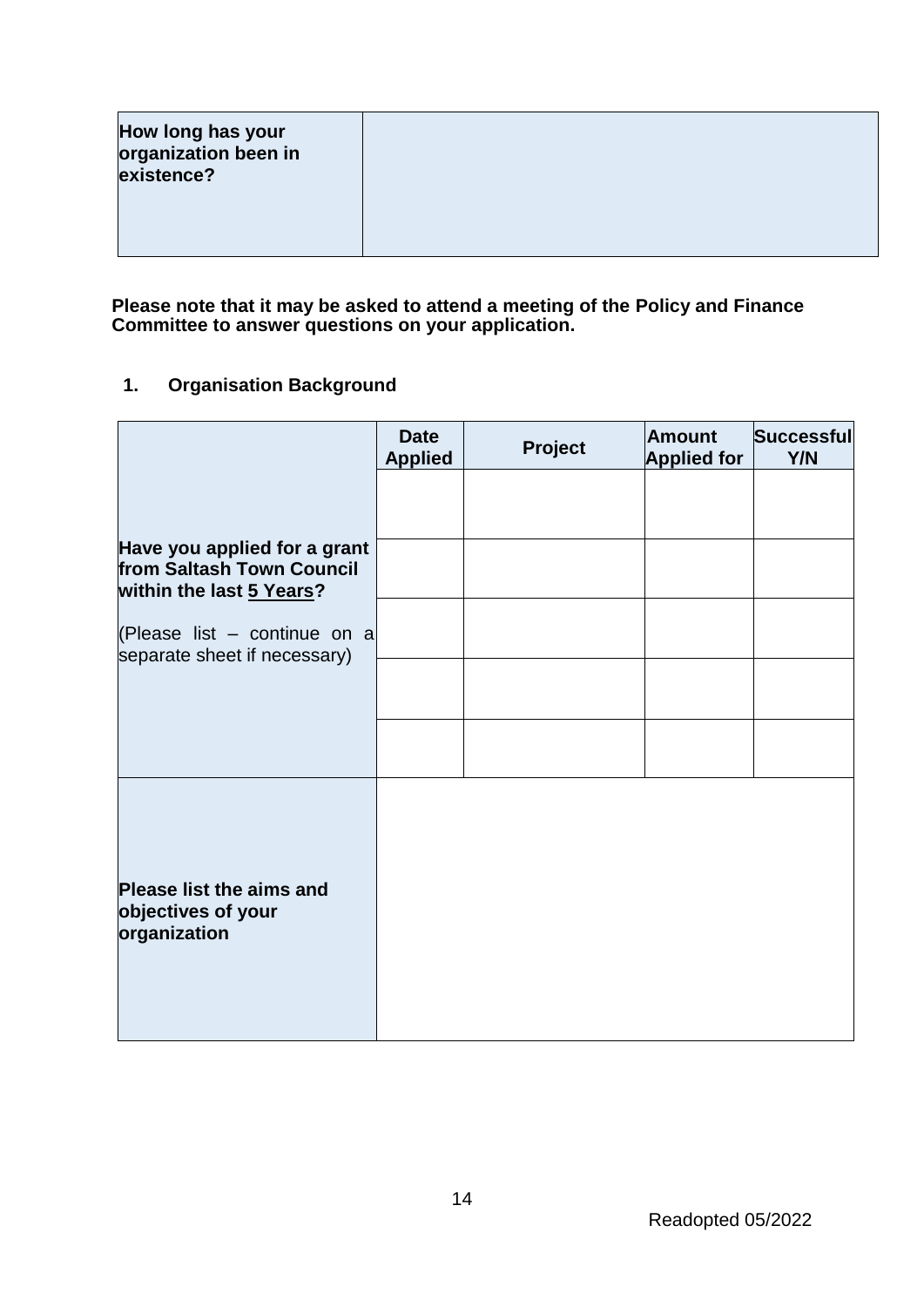| What are the main                   |  |
|-------------------------------------|--|
|                                     |  |
| activities of your<br>organization? |  |
|                                     |  |
|                                     |  |
|                                     |  |
|                                     |  |
|                                     |  |

|                                                                                                                                                                                                   | Yes / No or<br>N/A |
|---------------------------------------------------------------------------------------------------------------------------------------------------------------------------------------------------|--------------------|
| Are you part of a religious group?                                                                                                                                                                |                    |
| If application is for a Church $-$ is it for anything other than a parish clock,<br>Community Hall (used by all within the community) or environmental<br>purposes?                               |                    |
| If application is for a School – Is, it for anything other than<br>environmental purposes or a project that does not benefit the wider<br>community and is not in addition to statutory services? |                    |
| If application is from an education, health or social service<br>establishment – do you work in partnership with other groups?                                                                    |                    |
| If application is from an education, health or social service<br>establishment - is project in addition to statutory services?                                                                    |                    |

# **2. Your project**

| Project | <b>Start Date</b>        |   |  |
|---------|--------------------------|---|--|
|         | <b>Finish Date</b>       |   |  |
|         | <b>Total Cost</b>        | £ |  |
|         | <b>Grant Applied For</b> | £ |  |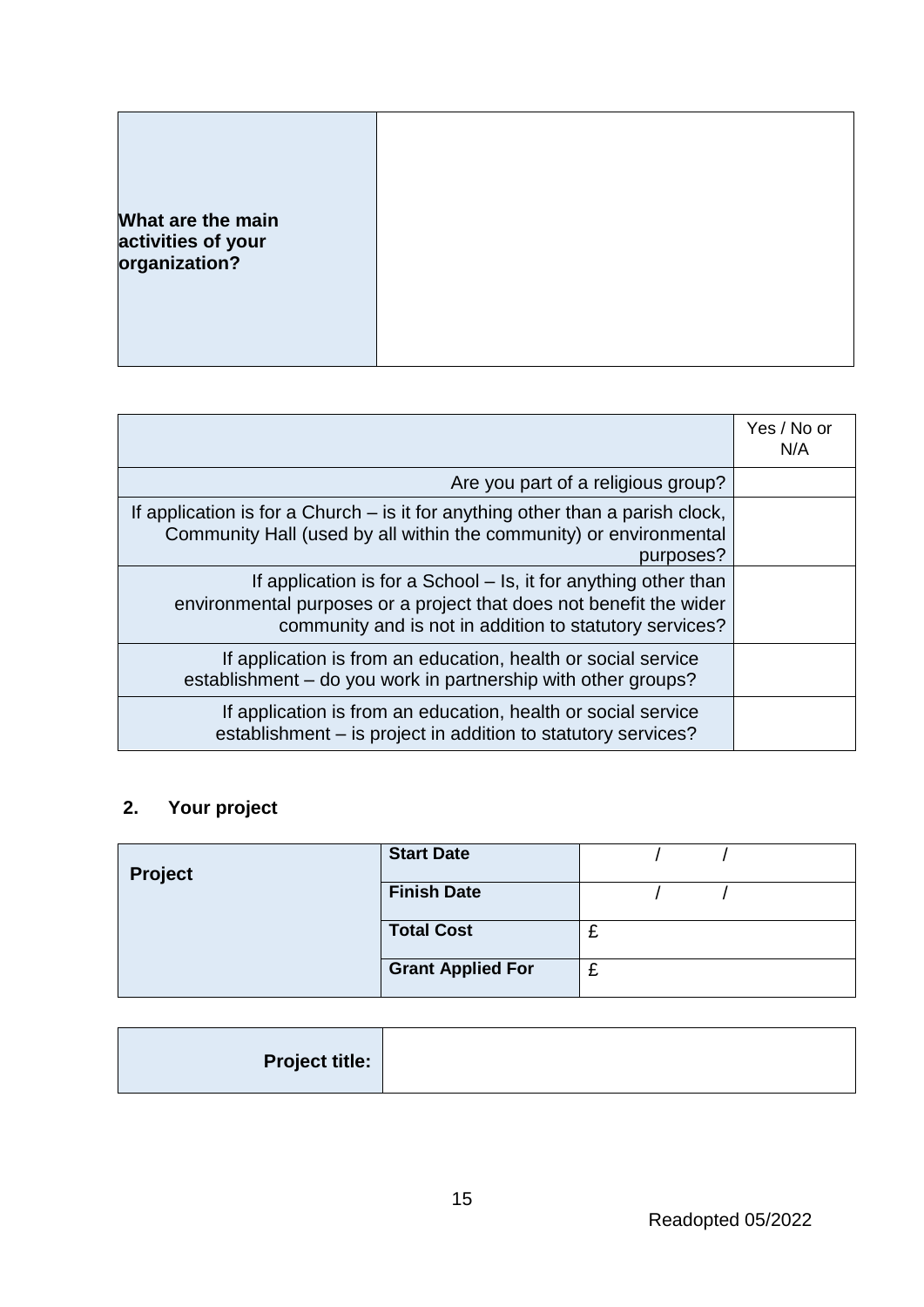| <b>Description of project</b><br>(please continue on a<br>separate sheet if necessary): |  |
|-----------------------------------------------------------------------------------------|--|
| Where will the<br>project/activity take place?                                          |  |

| Who will benefit from the<br>project?<br>(What groups will benefit and<br>approximately how many<br>people will benefit in total) |  |
|-----------------------------------------------------------------------------------------------------------------------------------|--|
| What evidence do you have                                                                                                         |  |
| that this project is required?<br>(This might be survey work or                                                                   |  |
| statistical evidence)                                                                                                             |  |
|                                                                                                                                   |  |
|                                                                                                                                   |  |
| What support have you<br>received for this project?                                                                               |  |
| (Please tell us about any                                                                                                         |  |
| expressions of support you<br>have received from outside                                                                          |  |
| your organization                                                                                                                 |  |
| <b>Consultation with</b>                                                                                                          |  |
| Community)                                                                                                                        |  |
|                                                                                                                                   |  |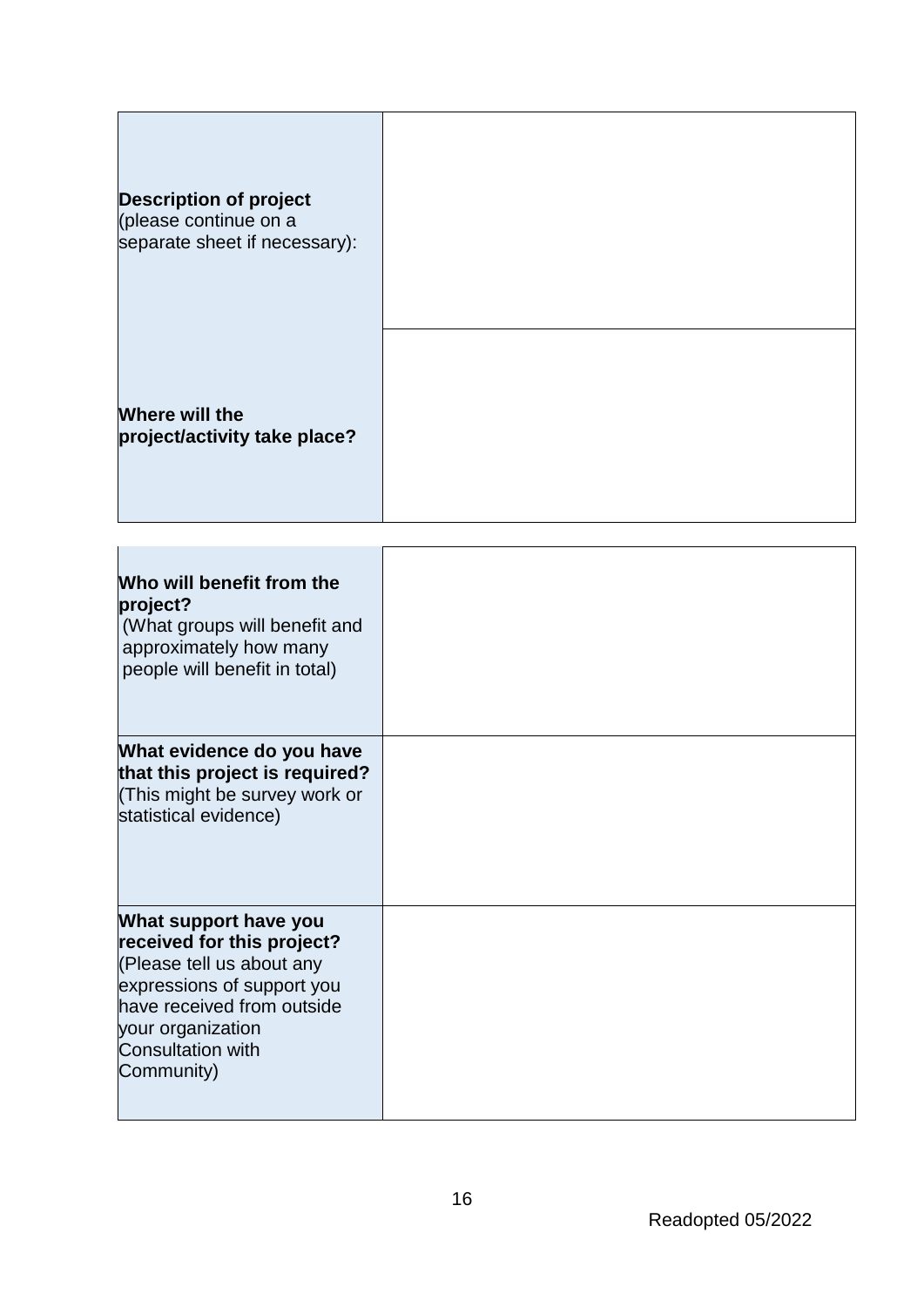| How will the project be<br>managed and how will you<br>measure its success? |  |
|-----------------------------------------------------------------------------|--|
| Please give the timescale<br>and key milestones for your                    |  |
| project, including a start date                                             |  |
| and finish date.                                                            |  |
|                                                                             |  |
|                                                                             |  |
|                                                                             |  |
|                                                                             |  |
| What arrangements do you<br>have in place to ensure                         |  |
| safeguarding of children and<br>or young people and/or                      |  |
| vulnerable people                                                           |  |
| (applicable only<br>if<br><b>your</b><br>project involves working with      |  |
| this client group)                                                          |  |
|                                                                             |  |
|                                                                             |  |

# **3. How you will pay for your project.**

| What will the money be spent on?<br>(Provide a full breakdown of project cost(s)<br>identifying what cost(s) this grant would be<br>spent on) |  |
|-----------------------------------------------------------------------------------------------------------------------------------------------|--|
| How will you promote STC once application<br>and project are complete?                                                                        |  |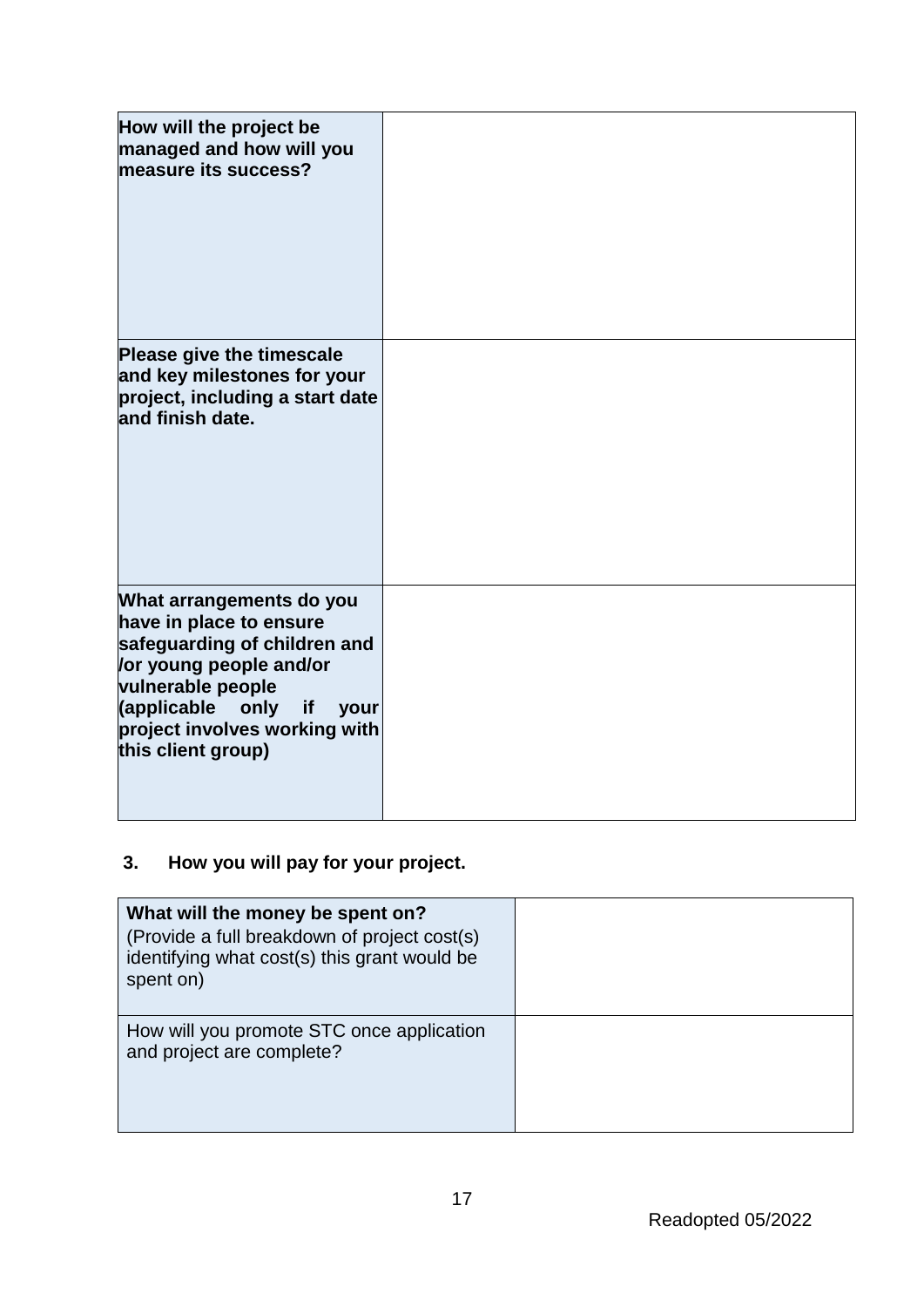**Saltash Town Council considers Match Funding is extremely important. Please list any applications you have made for funding from other organisations in the table below:** 

| Organization | <b>Contribution Sought</b><br>(E) | <b>Applied</b><br>(please tick as<br>appropriate) | <b>Granted</b><br>(please tick as<br>appropriate) |
|--------------|-----------------------------------|---------------------------------------------------|---------------------------------------------------|
|              |                                   |                                                   |                                                   |
|              |                                   |                                                   |                                                   |
|              |                                   |                                                   |                                                   |
|              |                                   |                                                   |                                                   |
|              |                                   |                                                   |                                                   |

### **Please confirm the bank account your project is using is in the project's name/organization name**

#### **4. Further information enclosed Checklist.**

|                                                                                                                                   | <b>Enclosed</b><br>(please tick) |
|-----------------------------------------------------------------------------------------------------------------------------------|----------------------------------|
| A copy of your organization's most recent bank statements<br>(mandatory)                                                          |                                  |
| Copies of all relevant Employer's, Building & Public Liability<br>Insurance Certificates & Title Deeds if appropriate (mandatory) |                                  |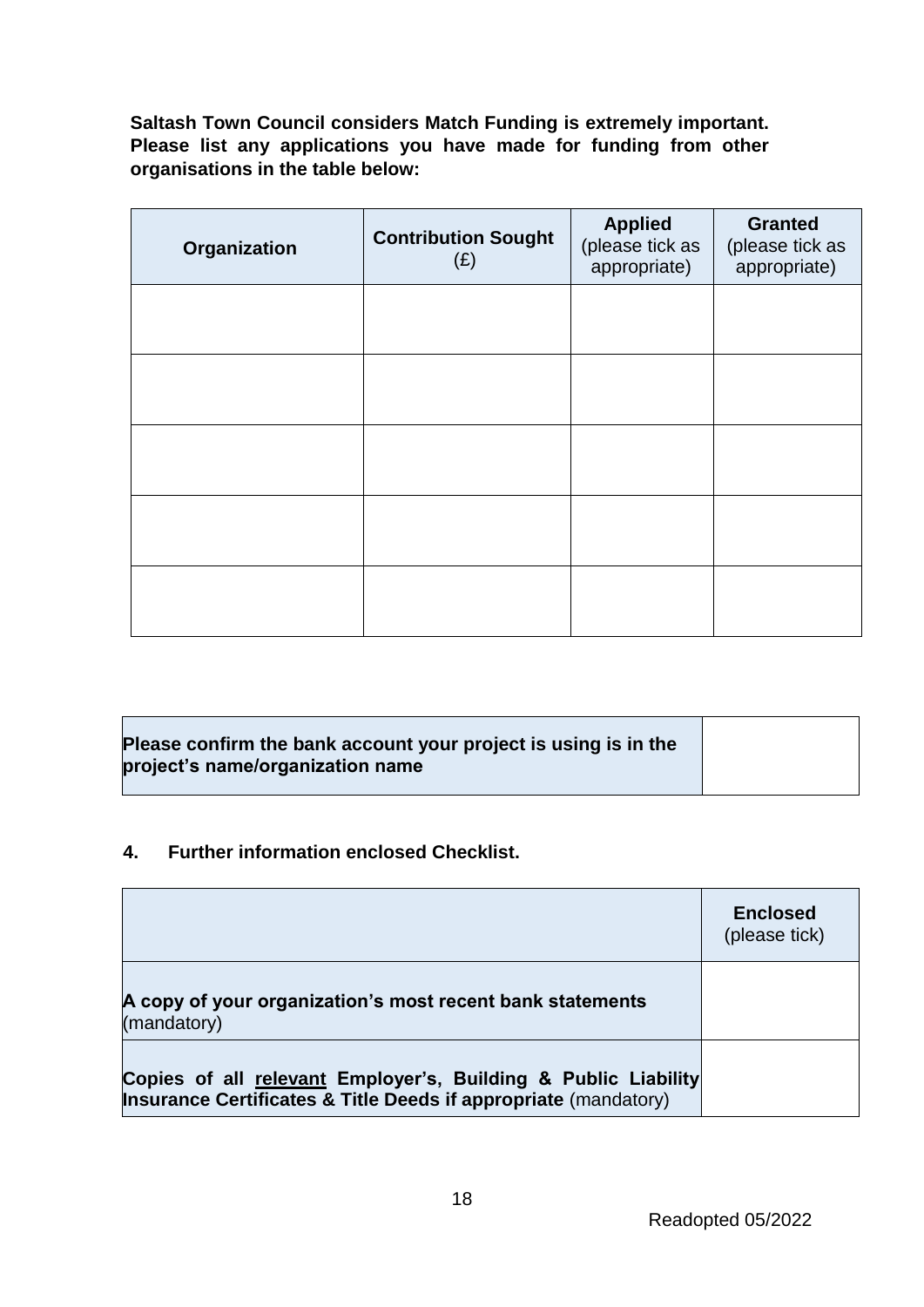| A letter head showing the organization's address and contact<br>details                                                                                              |  |  |
|----------------------------------------------------------------------------------------------------------------------------------------------------------------------|--|--|
| A copy of your constitution and articles of association (or similar<br>documents if the above do not exist, showing the organization's<br>status)                    |  |  |
| A copy of your organization's latest set of accounting<br>statements (if any exist)                                                                                  |  |  |
| Copies of any letters of support for your project                                                                                                                    |  |  |
| If your organization has previously received a grant from STC<br>please include a brief report and evidence of how you promoted<br>the contribution from the Council |  |  |
| <b>Other</b> (please list)                                                                                                                                           |  |  |

If any of the above documents have not been enclosed, please give reasons why in the box below: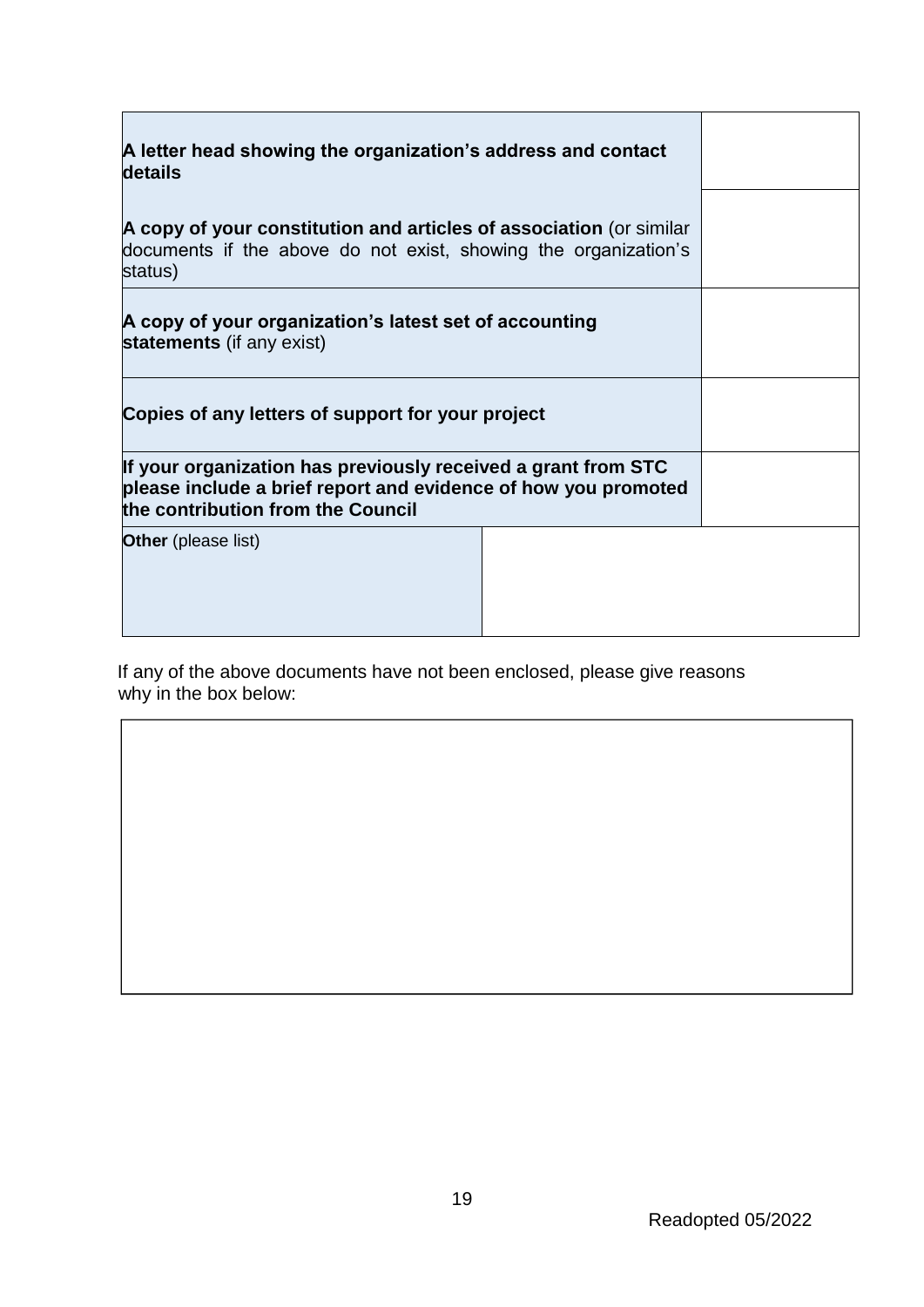#### **5. Declaration by the applicant**

I/we declare that, to the best of my/our belief, the information given on this application form and in any enclosed supporting document is correct.

I/we declare that, I/we have read the Town Council's Grant Policy and believe to the best of our knowledge, that we meet the criteria set out by the Policy.

I/we confirm that a risk assessment will be completed prior to an event granted funding by the Town Council.

I/we accept the following:

- (i) that any false information we provide, even if provided in good faith, may lead to the withdrawal of the grant offered;
- (ii) that any grant offered will be used only for the purposes set out in this application;
- (iii) that we will provide reports on progress at the request of the Town Council;
- (iv) the support of the Town Council will be publicised;
- (v) that should any grant offered, not be used in accordance with the terms and conditions set by the Town Council, we undertake on behalf of the organisation to repay the outstanding amount to the Town Council on demand.

Please be aware that the decision as to whether you have been successful in your application will be communicated to you shortly after the relevant Council meeting.

| Signed:               |  |  |
|-----------------------|--|--|
| <b>Print Name(s):</b> |  |  |
| <b>Position(s):</b>   |  |  |
| Date:                 |  |  |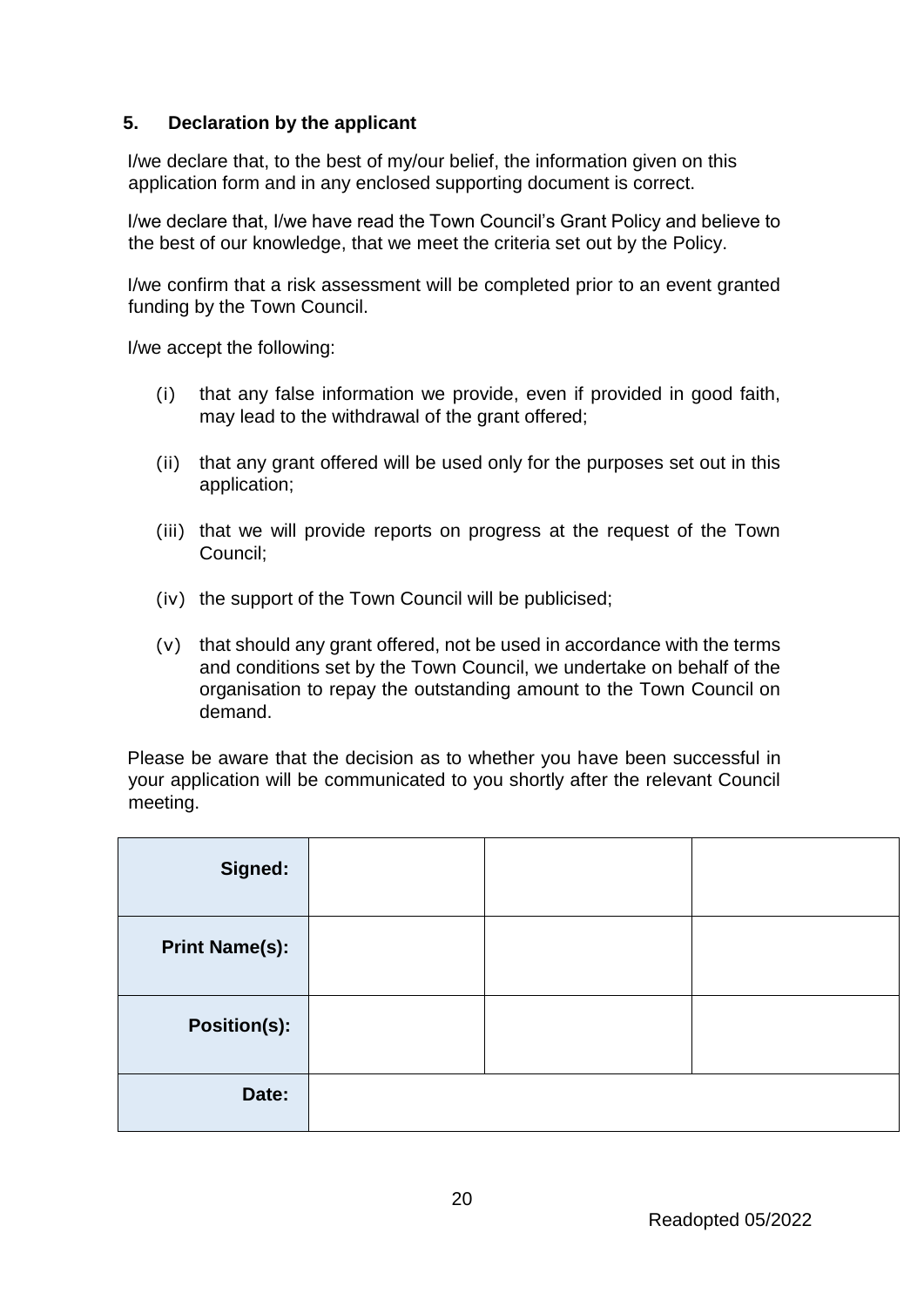### **Applicants should refer to the Privacy Notice on the Town Council Website [www.saltash.gov.uk](http://www.saltash.gov.uk/) for details on how we use your data.**

COMPLETED FORMS SHOULD BE RETURNED TO: The Town Clerk, Saltash Town Council, The Guildhall, 12 Lower Fore Street, Saltash PL12 6JX Email: enquiries@saltash.gov.uk

| <b>OFFICE USE ONLY:</b>                        |  |  |
|------------------------------------------------|--|--|
| Date received                                  |  |  |
| <b>Received by:</b>                            |  |  |
| <b>Application Reference:</b>                  |  |  |
| Date to P&F Chairman/Vice Chairman             |  |  |
| <b>Approved to go to Committee</b>             |  |  |
| <b>Committee Date</b>                          |  |  |
| <b>Decision/Minute number</b>                  |  |  |
| <b>Amount awarded</b>                          |  |  |
|                                                |  |  |
| <b>Application refused by P&amp;F Chairman</b> |  |  |
| or refused by Committee                        |  |  |
| <b>Appeal notice issued</b>                    |  |  |
| <b>Appeal received</b>                         |  |  |
| <b>Approved for Committee</b>                  |  |  |
| <b>Decision/Minute number</b>                  |  |  |

### Readopted 05/2022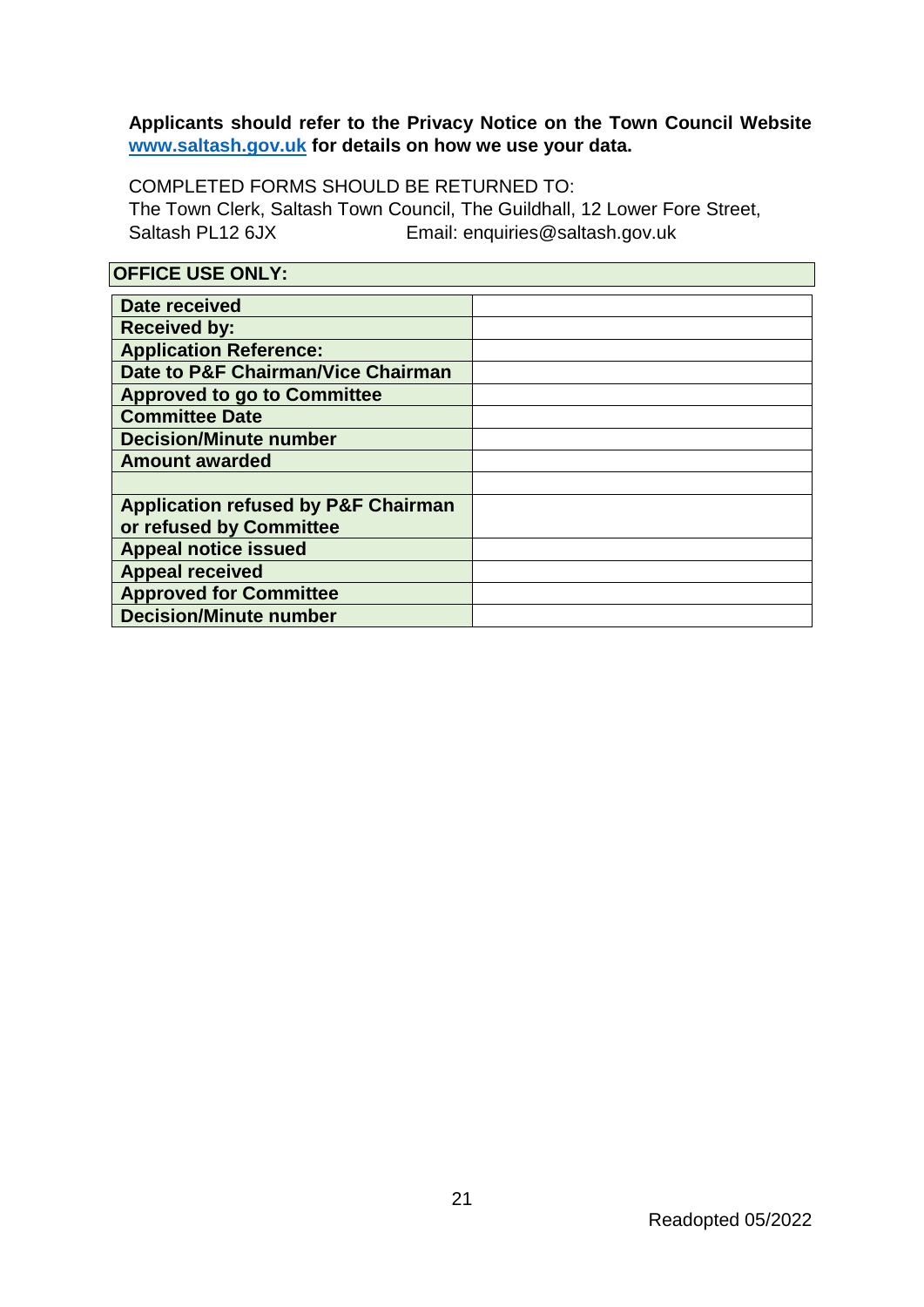# <span id="page-21-0"></span>**Appendix 2 Definition of Voluntary / Community Organisation**

For the purposes of Saltash Town Council's Community Grants Scheme, a voluntary or community organisation is:

- 1. **Formal**. It has a formally-constituted character (excludes informal groups, households, families and friends) and may be a company limited by guarantee, a housing association, an unincorporated association, a friendly society, etc.
- 2. **Private**. It is not a part of government, established by statute or royal charter, or under a substantial degree of executive control by government (excludes universities and non-department public bodies); it may include consortia composed of local authorities and others (e.g. local regeneration and development bodies), if the consortium is formally constituted and, at the very least, given a name
- 3. **Self-governing**. It has its own decision-making system and usually a formal constitution with procedures for accountability to independent trustees or its own members or constituents (e.g., excludes any so-called "self-help groups" which are in fact directly run by clinicians)
- 4. **Non-profit-making and distributing**. It does not distribute any surpluses to owners or members but spends them on serving its basic purpose (excludes commercial concerns but includes organisations which charge users or the public for services, undertake contracts for statutory bodies or operate commercial subsidiaries which trade and transfer profits to parent organisations)
- 5. **Non-political**. It is not engaged in supporting candidates for political office (excludes political parties but includes campaigning and pressure groups, even though they are not eligible for charitable status e.g. Greenpeace, Child Poverty Action Group)
- 6. **Voluntary**. It has an element of involvement of volunteers (some voluntary and community organisations appear to be entirely reliant on paid staff; however, their trustees or committee members are, in fact, their only volunteers).

While this definition applies to formal organisations (those with constitutions or rules and which probably are registered with the Charity Commission, local authority or intermediary bodies, etc.), less-formal groups based in neighbourhoods or local communities are not necessarily excluded.